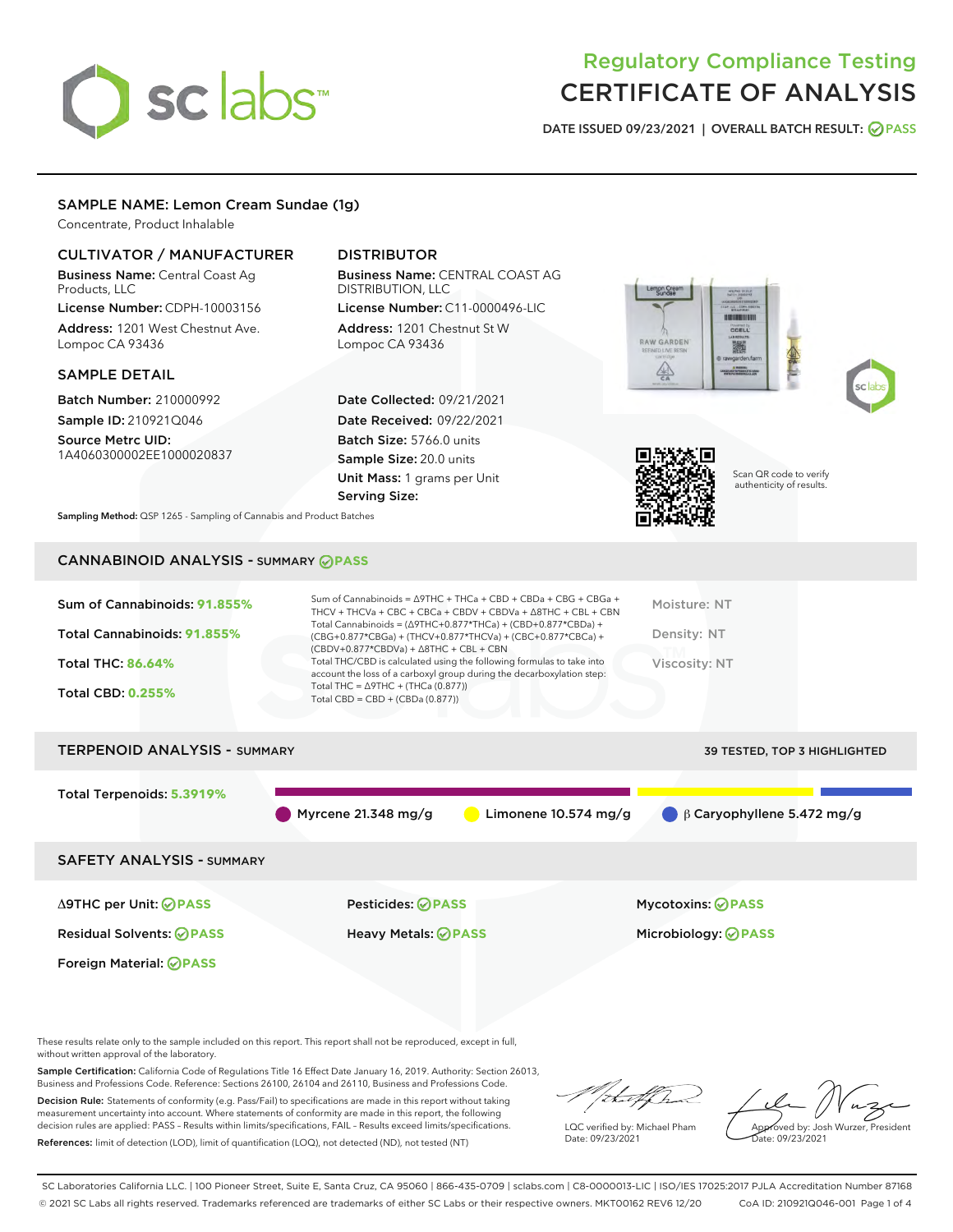



LEMON CREAM SUNDAE (1G) | DATE ISSUED 09/23/2021 | OVERALL BATCH RESULT: @ PASS

#### CANNABINOID TEST RESULTS - 09/22/2021 2 PASS

Tested by high-performance liquid chromatography with diode-array detection (HPLC-DAD). **Method:** QSP 1157 - Analysis of Cannabinoids by HPLC-DAD

#### TOTAL CANNABINOIDS: **91.855%**

Total Cannabinoids (Total THC) + (Total CBD) + (Total CBG) + (Total THCV) + (Total CBC) + (Total CBDV) + ∆8THC + CBL + CBN

TOTAL THC: **86.64%** Total THC (∆9THC+0.877\*THCa)

TOTAL CBD: **0.255%**

Total CBD (CBD+0.877\*CBDa)

TOTAL CBG: 3.88% Total CBG (CBG+0.877\*CBGa)

TOTAL THCV: 0.6% Total THCV (THCV+0.877\*THCVa)

TOTAL CBC: ND Total CBC (CBC+0.877\*CBCa)

TOTAL CBDV: ND Total CBDV (CBDV+0.877\*CBDVa)

| <b>COMPOUND</b>  | LOD/LOQ<br>(mg/g)          | <b>MEASUREMENT</b><br><b>UNCERTAINTY</b><br>(mg/g) | <b>RESULT</b><br>(mg/g) | <b>RESULT</b><br>(%) |
|------------------|----------------------------|----------------------------------------------------|-------------------------|----------------------|
| <b>A9THC</b>     | 0.06 / 0.26                | ±29.804                                            | 866.40                  | 86.640               |
| <b>CBG</b>       | 0.06/0.19                  | ±1.529                                             | 38.80                   | 3.880                |
| <b>THCV</b>      | 0.1 / 0.2                  | ±0.30                                              | 6.0                     | 0.60                 |
| <b>CBD</b>       | 0.07/0.29                  | ±0.118                                             | 2.55                    | 0.255                |
| <b>CBN</b>       | 0.1/0.3                    | ±0.16                                              | 2.5                     | 0.25                 |
| $\triangle$ 8THC | 0.1/0.4                    | ±0.18                                              | 2.3                     | 0.23                 |
| <b>THCa</b>      | 0.05/0.14                  | N/A                                                | <b>ND</b>               | <b>ND</b>            |
| <b>THCVa</b>     | 0.07/0.20                  | N/A                                                | <b>ND</b>               | <b>ND</b>            |
| <b>CBDa</b>      | 0.02/0.19                  | N/A                                                | <b>ND</b>               | <b>ND</b>            |
| <b>CBDV</b>      | 0.04 / 0.15                | N/A                                                | <b>ND</b>               | <b>ND</b>            |
| <b>CBDVa</b>     | 0.03/0.53                  | N/A                                                | <b>ND</b>               | <b>ND</b>            |
| <b>CBGa</b>      | 0.1/0.2                    | N/A                                                | <b>ND</b>               | <b>ND</b>            |
| <b>CBL</b>       | 0.06 / 0.24                | N/A                                                | <b>ND</b>               | <b>ND</b>            |
| <b>CBC</b>       | 0.2 / 0.5                  | N/A                                                | <b>ND</b>               | <b>ND</b>            |
| <b>CBCa</b>      | 0.07 / 0.28                | N/A                                                | <b>ND</b>               | <b>ND</b>            |
|                  | <b>SUM OF CANNABINOIDS</b> |                                                    | 918.55 mg/g             | 91.855%              |

#### **UNIT MASS: 1 grams per Unit**

| ∆9THC per Unit                                                                            | 1120 per-package limit | 866.40 mg/unit<br><b>PASS</b> |  |  |  |
|-------------------------------------------------------------------------------------------|------------------------|-------------------------------|--|--|--|
| <b>Total THC per Unit</b>                                                                 |                        | 866.40 mg/unit                |  |  |  |
| <b>CBD per Unit</b>                                                                       |                        | $2.55$ mg/unit                |  |  |  |
| <b>Total CBD per Unit</b>                                                                 |                        | $2.55$ mg/unit                |  |  |  |
| Sum of Cannabinoids<br>per Unit                                                           |                        | 918.55 mg/unit                |  |  |  |
| <b>Total Cannabinoids</b><br>per Unit                                                     |                        | 918.55 mg/unit                |  |  |  |
| <b>MOISTURE TEST RESULT</b><br><b>DENSITY TEST RESULT</b><br><b>VISCOSITY TEST RESULT</b> |                        |                               |  |  |  |

Not Tested

Not Tested

Not Tested

#### TERPENOID TEST RESULTS - 09/23/2021

Terpene analysis utilizing gas chromatography-flame ionization detection (GC-FID). **Method:** QSP 1192 - Analysis of Terpenoids by GC-FID

| <b>COMPOUND</b>         | LOD/LOQ<br>(mg/g) | <b>MEASUREMENT</b><br><b>UNCERTAINTY</b><br>(mg/g) | <b>RESULT</b><br>(mg/g)                         | <b>RESULT</b><br>(%) |
|-------------------------|-------------------|----------------------------------------------------|-------------------------------------------------|----------------------|
| <b>Myrcene</b>          | 0.008 / 0.025     | ±0.2754                                            | 21.348                                          | 2.1348               |
| Limonene                | 0.005 / 0.016     | ±0.1512                                            | 10.574                                          | 1.0574               |
| $\upbeta$ Caryophyllene | 0.004 / 0.012     | ±0.1948                                            | 5.472                                           | 0.5472               |
| Linalool                | 0.009 / 0.032     | ±0.1082                                            | 2.847                                           | 0.2847               |
| Terpinolene             | 0.008 / 0.026     | ±0.0578                                            | 2.818                                           | 0.2818               |
| $\alpha$ Pinene         | 0.005 / 0.017     | ±0.0239                                            | 2.781                                           | 0.2781               |
| $\beta$ Pinene          | 0.004 / 0.014     | ±0.0265                                            | 2.302                                           | 0.2302               |
| Fenchol                 | 0.010 / 0.034     | ±0.0498                                            | 1.288                                           | 0.1288               |
| $\alpha$ Humulene       | 0.009/0.029       | ±0.0413                                            | 1.287                                           | 0.1287               |
| <b>Terpineol</b>        | 0.016 / 0.055     | ±0.0741                                            | 1.207                                           | 0.1207               |
| Ocimene                 | 0.011 / 0.038     | ±0.0203                                            | 0.632                                           | 0.0632               |
| Borneol                 | 0.005 / 0.016     | ±0.0095                                            | 0.227                                           | 0.0227               |
| trans-ß-Farnesene       | 0.008 / 0.025     | ±0.0067                                            | 0.189                                           | 0.0189               |
| Citronellol             | 0.003 / 0.010     | ±0.0085                                            | 0.174                                           | 0.0174               |
| Camphene                | 0.005 / 0.015     | ±0.0020                                            | 0.171                                           | 0.0171               |
| $\alpha$ Bisabolol      | 0.008 / 0.026     | ±0.0050                                            | 0.094                                           | 0.0094               |
| $\alpha$ Phellandrene   | 0.006 / 0.020     | ±0.0012                                            | 0.089                                           | 0.0089               |
| $\alpha$ Terpinene      | 0.005 / 0.017     | ±0.0012                                            | 0.081                                           | 0.0081               |
| $\gamma$ Terpinene      | 0.006 / 0.018     | ±0.0013                                            | 0.074                                           | 0.0074               |
| Fenchone                | 0.009 / 0.028     | ±0.0020                                            | 0.068                                           | 0.0068               |
| 3 Carene                | 0.005 / 0.018     | ±0.0007                                            | 0.046                                           | 0.0046               |
| <b>Nerolidol</b>        | 0.009 / 0.028     | ±0.0028                                            | 0.045                                           | 0.0045               |
| Geraniol                | 0.002 / 0.007     | ±0.0017                                            | 0.039                                           | 0.0039               |
| Sabinene Hydrate        | 0.006 / 0.022     | ±0.0013                                            | 0.033                                           | 0.0033               |
| Caryophyllene<br>Oxide  | 0.010 / 0.033     | ±0.0015                                            | 0.033                                           | 0.0033               |
| Sabinene                | 0.004 / 0.014     | N/A                                                | <loq< th=""><th><loq< th=""></loq<></th></loq<> | <loq< th=""></loq<>  |
| p-Cymene                | 0.005 / 0.016     | N/A                                                | <loq< th=""><th><loq< th=""></loq<></th></loq<> | <loq< th=""></loq<>  |
| Nerol                   | 0.003 / 0.011     | N/A                                                | <loq< th=""><th><loq< th=""></loq<></th></loq<> | <loq< th=""></loq<>  |
| Valencene               | 0.009 / 0.030     | N/A                                                | <loq< th=""><th><loq< th=""></loq<></th></loq<> | <loq< th=""></loq<>  |
| Guaiol                  | 0.009 / 0.030     | N/A                                                | <loq< th=""><th><loq< th=""></loq<></th></loq<> | <loq< th=""></loq<>  |
| Eucalyptol              | 0.006 / 0.018     | N/A                                                | ND                                              | ND                   |
| (-)-Isopulegol          | 0.005 / 0.016     | N/A                                                | ND                                              | ND                   |
| Camphor                 | 0.006 / 0.019     | N/A                                                | ND                                              | ND                   |
| Isoborneol              | 0.004 / 0.012     | N/A                                                | ND                                              | <b>ND</b>            |
| Menthol                 | 0.008 / 0.025     | N/A                                                | ND                                              | ND                   |
| $R-(+)$ -Pulegone       | 0.003 / 0.011     | N/A                                                | ND                                              | ND                   |
| <b>Geranyl Acetate</b>  | 0.004 / 0.014     | N/A                                                | <b>ND</b>                                       | <b>ND</b>            |
| $\alpha$ Cedrene        | 0.005 / 0.016     | N/A                                                | ND                                              | ND                   |
| Cedrol                  | 0.008 / 0.027     | N/A                                                | <b>ND</b>                                       | ND                   |
| <b>TOTAL TERPENOIDS</b> |                   |                                                    | 53.919 mg/g                                     | 5.3919%              |

SC Laboratories California LLC. | 100 Pioneer Street, Suite E, Santa Cruz, CA 95060 | 866-435-0709 | sclabs.com | C8-0000013-LIC | ISO/IES 17025:2017 PJLA Accreditation Number 87168 © 2021 SC Labs all rights reserved. Trademarks referenced are trademarks of either SC Labs or their respective owners. MKT00162 REV6 12/20 CoA ID: 210921Q046-001 Page 2 of 4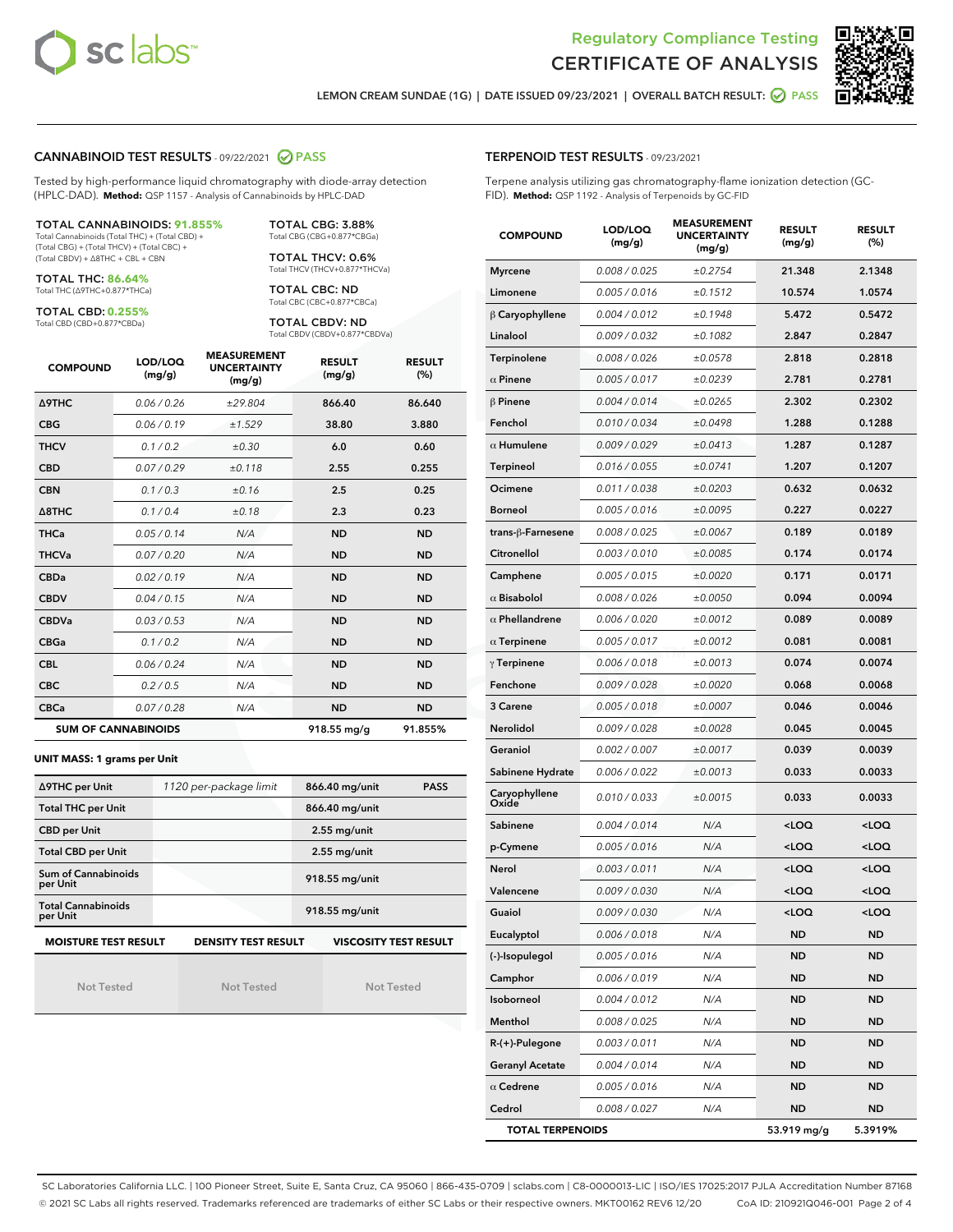



LEMON CREAM SUNDAE (1G) | DATE ISSUED 09/23/2021 | OVERALL BATCH RESULT: @ PASS

# CATEGORY 1 PESTICIDE TEST RESULTS - 09/23/2021 2 PASS

Pesticide and plant growth regulator analysis utilizing high-performance liquid chromatography-mass spectrometry (HPLC-MS) or gas chromatography-mass spectrometry (GC-MS). \*GC-MS utilized where indicated. **Method:** QSP 1212 - Analysis of Pesticides and Mycotoxins by LC-MS or QSP 1213 - Analysis of Pesticides by GC-MS

| <b>Aldicarb</b><br>0.03 / 0.08<br><b>ND</b><br>$\ge$ LOD<br>N/A<br><b>PASS</b><br>Carbofuran<br>0.02/0.05<br>$\ge$ LOD<br>N/A<br><b>ND</b><br><b>PASS</b><br>Chlordane*<br>0.03 / 0.08<br><b>ND</b><br>$>$ LOD<br>N/A<br><b>PASS</b><br>0.03/0.10<br><b>ND</b><br><b>PASS</b><br>Chlorfenapyr*<br>$\geq$ LOD<br>N/A<br>0.02 / 0.06<br>N/A<br><b>ND</b><br><b>PASS</b><br>Chlorpyrifos<br>$\geq$ LOD<br>0.02 / 0.07<br>N/A<br><b>ND</b><br><b>PASS</b><br>Coumaphos<br>$>$ LOD<br>Daminozide<br>0.02 / 0.07<br>$\ge$ LOD<br>N/A<br><b>ND</b><br><b>PASS</b><br><b>DDVP</b><br>0.03/0.09<br>$\ge$ LOD<br>N/A<br><b>ND</b><br><b>PASS</b><br>(Dichlorvos)<br>Dimethoate<br><b>ND</b><br><b>PASS</b><br>0.03 / 0.08<br>$>$ LOD<br>N/A<br>0.03/0.10<br>Ethoprop(hos)<br>$\ge$ LOD<br>N/A<br><b>ND</b><br><b>PASS</b><br>0.02 / 0.06<br>$\ge$ LOD<br>N/A<br><b>ND</b><br><b>PASS</b><br>Etofenprox<br>Fenoxycarb<br>0.03 / 0.08<br>$>$ LOD<br>N/A<br><b>ND</b><br><b>PASS</b><br>0.03 / 0.08<br><b>ND</b><br><b>PASS</b><br>Fipronil<br>$\ge$ LOD<br>N/A<br>Imazalil<br>0.02 / 0.06<br>$>$ LOD<br>N/A<br><b>ND</b><br><b>PASS</b><br>0.02 / 0.07<br>Methiocarb<br>N/A<br><b>ND</b><br>$>$ LOD<br><b>PASS</b><br>Methyl<br>0.03/0.10<br>$\ge$ LOD<br>N/A<br><b>ND</b><br><b>PASS</b><br>parathion<br>0.03/0.09<br>$\ge$ LOD<br>N/A<br><b>ND</b><br><b>PASS</b><br><b>Mevinphos</b><br>Paclobutrazol<br>0.02 / 0.05<br>$\ge$ LOD<br>N/A<br><b>ND</b><br><b>PASS</b><br>0.03/0.09<br>N/A<br>$\ge$ LOD<br><b>ND</b><br><b>PASS</b><br>Propoxur<br>0.03 / 0.08<br><b>ND</b><br><b>PASS</b><br>Spiroxamine<br>$\ge$ LOD<br>N/A<br><b>PASS</b><br>Thiacloprid<br>0.03/0.10<br>$\ge$ LOD<br>N/A<br><b>ND</b> | <b>COMPOUND</b> | LOD/LOQ<br>$(\mu g/g)$ | <b>ACTION</b><br>LIMIT<br>$(\mu g/g)$ | <b>MEASUREMENT</b><br><b>UNCERTAINTY</b><br>$(\mu g/g)$ | <b>RESULT</b><br>$(\mu g/g)$ | <b>RESULT</b> |
|------------------------------------------------------------------------------------------------------------------------------------------------------------------------------------------------------------------------------------------------------------------------------------------------------------------------------------------------------------------------------------------------------------------------------------------------------------------------------------------------------------------------------------------------------------------------------------------------------------------------------------------------------------------------------------------------------------------------------------------------------------------------------------------------------------------------------------------------------------------------------------------------------------------------------------------------------------------------------------------------------------------------------------------------------------------------------------------------------------------------------------------------------------------------------------------------------------------------------------------------------------------------------------------------------------------------------------------------------------------------------------------------------------------------------------------------------------------------------------------------------------------------------------------------------------------------------------------------------------------------------------------------------------------------------------------------|-----------------|------------------------|---------------------------------------|---------------------------------------------------------|------------------------------|---------------|
|                                                                                                                                                                                                                                                                                                                                                                                                                                                                                                                                                                                                                                                                                                                                                                                                                                                                                                                                                                                                                                                                                                                                                                                                                                                                                                                                                                                                                                                                                                                                                                                                                                                                                                |                 |                        |                                       |                                                         |                              |               |
|                                                                                                                                                                                                                                                                                                                                                                                                                                                                                                                                                                                                                                                                                                                                                                                                                                                                                                                                                                                                                                                                                                                                                                                                                                                                                                                                                                                                                                                                                                                                                                                                                                                                                                |                 |                        |                                       |                                                         |                              |               |
|                                                                                                                                                                                                                                                                                                                                                                                                                                                                                                                                                                                                                                                                                                                                                                                                                                                                                                                                                                                                                                                                                                                                                                                                                                                                                                                                                                                                                                                                                                                                                                                                                                                                                                |                 |                        |                                       |                                                         |                              |               |
|                                                                                                                                                                                                                                                                                                                                                                                                                                                                                                                                                                                                                                                                                                                                                                                                                                                                                                                                                                                                                                                                                                                                                                                                                                                                                                                                                                                                                                                                                                                                                                                                                                                                                                |                 |                        |                                       |                                                         |                              |               |
|                                                                                                                                                                                                                                                                                                                                                                                                                                                                                                                                                                                                                                                                                                                                                                                                                                                                                                                                                                                                                                                                                                                                                                                                                                                                                                                                                                                                                                                                                                                                                                                                                                                                                                |                 |                        |                                       |                                                         |                              |               |
|                                                                                                                                                                                                                                                                                                                                                                                                                                                                                                                                                                                                                                                                                                                                                                                                                                                                                                                                                                                                                                                                                                                                                                                                                                                                                                                                                                                                                                                                                                                                                                                                                                                                                                |                 |                        |                                       |                                                         |                              |               |
|                                                                                                                                                                                                                                                                                                                                                                                                                                                                                                                                                                                                                                                                                                                                                                                                                                                                                                                                                                                                                                                                                                                                                                                                                                                                                                                                                                                                                                                                                                                                                                                                                                                                                                |                 |                        |                                       |                                                         |                              |               |
|                                                                                                                                                                                                                                                                                                                                                                                                                                                                                                                                                                                                                                                                                                                                                                                                                                                                                                                                                                                                                                                                                                                                                                                                                                                                                                                                                                                                                                                                                                                                                                                                                                                                                                |                 |                        |                                       |                                                         |                              |               |
|                                                                                                                                                                                                                                                                                                                                                                                                                                                                                                                                                                                                                                                                                                                                                                                                                                                                                                                                                                                                                                                                                                                                                                                                                                                                                                                                                                                                                                                                                                                                                                                                                                                                                                |                 |                        |                                       |                                                         |                              |               |
|                                                                                                                                                                                                                                                                                                                                                                                                                                                                                                                                                                                                                                                                                                                                                                                                                                                                                                                                                                                                                                                                                                                                                                                                                                                                                                                                                                                                                                                                                                                                                                                                                                                                                                |                 |                        |                                       |                                                         |                              |               |
|                                                                                                                                                                                                                                                                                                                                                                                                                                                                                                                                                                                                                                                                                                                                                                                                                                                                                                                                                                                                                                                                                                                                                                                                                                                                                                                                                                                                                                                                                                                                                                                                                                                                                                |                 |                        |                                       |                                                         |                              |               |
|                                                                                                                                                                                                                                                                                                                                                                                                                                                                                                                                                                                                                                                                                                                                                                                                                                                                                                                                                                                                                                                                                                                                                                                                                                                                                                                                                                                                                                                                                                                                                                                                                                                                                                |                 |                        |                                       |                                                         |                              |               |
|                                                                                                                                                                                                                                                                                                                                                                                                                                                                                                                                                                                                                                                                                                                                                                                                                                                                                                                                                                                                                                                                                                                                                                                                                                                                                                                                                                                                                                                                                                                                                                                                                                                                                                |                 |                        |                                       |                                                         |                              |               |
|                                                                                                                                                                                                                                                                                                                                                                                                                                                                                                                                                                                                                                                                                                                                                                                                                                                                                                                                                                                                                                                                                                                                                                                                                                                                                                                                                                                                                                                                                                                                                                                                                                                                                                |                 |                        |                                       |                                                         |                              |               |
|                                                                                                                                                                                                                                                                                                                                                                                                                                                                                                                                                                                                                                                                                                                                                                                                                                                                                                                                                                                                                                                                                                                                                                                                                                                                                                                                                                                                                                                                                                                                                                                                                                                                                                |                 |                        |                                       |                                                         |                              |               |
|                                                                                                                                                                                                                                                                                                                                                                                                                                                                                                                                                                                                                                                                                                                                                                                                                                                                                                                                                                                                                                                                                                                                                                                                                                                                                                                                                                                                                                                                                                                                                                                                                                                                                                |                 |                        |                                       |                                                         |                              |               |
|                                                                                                                                                                                                                                                                                                                                                                                                                                                                                                                                                                                                                                                                                                                                                                                                                                                                                                                                                                                                                                                                                                                                                                                                                                                                                                                                                                                                                                                                                                                                                                                                                                                                                                |                 |                        |                                       |                                                         |                              |               |
|                                                                                                                                                                                                                                                                                                                                                                                                                                                                                                                                                                                                                                                                                                                                                                                                                                                                                                                                                                                                                                                                                                                                                                                                                                                                                                                                                                                                                                                                                                                                                                                                                                                                                                |                 |                        |                                       |                                                         |                              |               |
|                                                                                                                                                                                                                                                                                                                                                                                                                                                                                                                                                                                                                                                                                                                                                                                                                                                                                                                                                                                                                                                                                                                                                                                                                                                                                                                                                                                                                                                                                                                                                                                                                                                                                                |                 |                        |                                       |                                                         |                              |               |
|                                                                                                                                                                                                                                                                                                                                                                                                                                                                                                                                                                                                                                                                                                                                                                                                                                                                                                                                                                                                                                                                                                                                                                                                                                                                                                                                                                                                                                                                                                                                                                                                                                                                                                |                 |                        |                                       |                                                         |                              |               |
|                                                                                                                                                                                                                                                                                                                                                                                                                                                                                                                                                                                                                                                                                                                                                                                                                                                                                                                                                                                                                                                                                                                                                                                                                                                                                                                                                                                                                                                                                                                                                                                                                                                                                                |                 |                        |                                       |                                                         |                              |               |

#### CATEGORY 2 PESTICIDE TEST RESULTS - 09/23/2021 @ PASS

| <b>COMPOUND</b>          | LOD/LOO<br>$(\mu g/g)$ | <b>ACTION</b><br>LIMIT<br>$(\mu g/g)$ | <b>MEASUREMENT</b><br><b>UNCERTAINTY</b><br>$(\mu g/g)$ | <b>RESULT</b><br>$(\mu g/g)$ | <b>RESULT</b> |
|--------------------------|------------------------|---------------------------------------|---------------------------------------------------------|------------------------------|---------------|
| Abamectin                | 0.03/0.10              | 0.1                                   | N/A                                                     | <b>ND</b>                    | <b>PASS</b>   |
| Acephate                 | 0.02/0.07              | 0.1                                   | N/A                                                     | <b>ND</b>                    | <b>PASS</b>   |
| Acequinocyl              | 0.02/0.07              | 0.1                                   | N/A                                                     | <b>ND</b>                    | <b>PASS</b>   |
| Acetamiprid              | 0.02/0.05              | 0.1                                   | N/A                                                     | <b>ND</b>                    | <b>PASS</b>   |
| Azoxystrobin             | 0.02/0.07              | 0.1                                   | N/A                                                     | <b>ND</b>                    | <b>PASS</b>   |
| <b>Bifenazate</b>        | 0.01 / 0.04            | 0.1                                   | N/A                                                     | <b>ND</b>                    | <b>PASS</b>   |
| <b>Bifenthrin</b>        | 0.02 / 0.05            | 3                                     | N/A                                                     | <b>ND</b>                    | <b>PASS</b>   |
| <b>Boscalid</b>          | 0.03/0.09              | 0.1                                   | N/A                                                     | <b>ND</b>                    | <b>PASS</b>   |
| Captan                   | 0.19/0.57              | 0.7                                   | N/A                                                     | <b>ND</b>                    | <b>PASS</b>   |
| Carbaryl                 | 0.02/0.06              | 0.5                                   | N/A                                                     | <b>ND</b>                    | <b>PASS</b>   |
| Chlorantranilip-<br>role | 0.04/0.12              | 10                                    | N/A                                                     | <b>ND</b>                    | <b>PASS</b>   |
| Clofentezine             | 0.03/0.09              | 0.1                                   | N/A                                                     | <b>ND</b>                    | <b>PASS</b>   |

# CATEGORY 2 PESTICIDE TEST RESULTS - 09/23/2021 continued

| <b>COMPOUND</b>               | LOD/LOQ<br>(µg/g) | <b>ACTION</b><br><b>LIMIT</b><br>$(\mu g/g)$ | <b>MEASUREMENT</b><br><b>UNCERTAINTY</b><br>$(\mu g/g)$ | <b>RESULT</b><br>(µg/g) | <b>RESULT</b> |
|-------------------------------|-------------------|----------------------------------------------|---------------------------------------------------------|-------------------------|---------------|
| Cyfluthrin                    | 0.12 / 0.38       | $\overline{c}$                               | N/A                                                     | <b>ND</b>               | <b>PASS</b>   |
| Cypermethrin                  | 0.11 / 0.32       | 1                                            | N/A                                                     | ND                      | <b>PASS</b>   |
| <b>Diazinon</b>               | 0.02 / 0.05       | 0.1                                          | N/A                                                     | ND                      | <b>PASS</b>   |
| Dimethomorph                  | 0.03 / 0.09       | 2                                            | N/A                                                     | ND                      | <b>PASS</b>   |
| Etoxazole                     | 0.02 / 0.06       | 0.1                                          | N/A                                                     | ND                      | <b>PASS</b>   |
| Fenhexamid                    | 0.03 / 0.09       | 0.1                                          | N/A                                                     | <b>ND</b>               | <b>PASS</b>   |
| Fenpyroximate                 | 0.02 / 0.06       | 0.1                                          | N/A                                                     | ND                      | <b>PASS</b>   |
| Flonicamid                    | 0.03 / 0.10       | 0.1                                          | N/A                                                     | ND                      | <b>PASS</b>   |
| Fludioxonil                   | 0.03 / 0.10       | 0.1                                          | N/A                                                     | <b>ND</b>               | <b>PASS</b>   |
| Hexythiazox                   | 0.02 / 0.07       | 0.1                                          | N/A                                                     | <b>ND</b>               | <b>PASS</b>   |
| Imidacloprid                  | 0.04 / 0.11       | 5                                            | N/A                                                     | ND                      | <b>PASS</b>   |
| Kresoxim-methyl               | 0.02 / 0.07       | 0.1                                          | N/A                                                     | <b>ND</b>               | <b>PASS</b>   |
| <b>Malathion</b>              | 0.03 / 0.09       | 0.5                                          | N/A                                                     | <b>ND</b>               | <b>PASS</b>   |
| Metalaxyl                     | 0.02 / 0.07       | $\overline{c}$                               | N/A                                                     | ND                      | <b>PASS</b>   |
| Methomyl                      | 0.03 / 0.10       | 1                                            | N/A                                                     | <b>ND</b>               | <b>PASS</b>   |
| Myclobutanil                  | 0.03 / 0.09       | 0.1                                          | N/A                                                     | ND                      | <b>PASS</b>   |
| Naled                         | 0.02 / 0.07       | 0.1                                          | N/A                                                     | ND                      | <b>PASS</b>   |
| Oxamyl                        | 0.04 / 0.11       | 0.5                                          | N/A                                                     | ND                      | <b>PASS</b>   |
| Pentachloronitro-<br>benzene* | 0.03 / 0.09       | 0.1                                          | N/A                                                     | ND                      | <b>PASS</b>   |
| Permethrin                    | 0.04 / 0.12       | 0.5                                          | N/A                                                     | ND                      | <b>PASS</b>   |
| Phosmet                       | 0.03 / 0.10       | 0.1                                          | N/A                                                     | <b>ND</b>               | <b>PASS</b>   |
| Piperonylbu-<br>toxide        | 0.02 / 0.07       | 3                                            | N/A                                                     | ND                      | <b>PASS</b>   |
| Prallethrin                   | 0.03 / 0.08       | 0.1                                          | N/A                                                     | <b>ND</b>               | <b>PASS</b>   |
| Propiconazole                 | 0.02 / 0.07       | 0.1                                          | N/A                                                     | ND                      | <b>PASS</b>   |
| Pyrethrins                    | 0.04 / 0.12       | 0.5                                          | N/A                                                     | ND                      | <b>PASS</b>   |
| Pyridaben                     | 0.02 / 0.07       | 0.1                                          | N/A                                                     | ND                      | <b>PASS</b>   |
| Spinetoram                    | 0.02 / 0.07       | 0.1                                          | N/A                                                     | <b>ND</b>               | <b>PASS</b>   |
| Spinosad                      | 0.02 / 0.07       | 0.1                                          | N/A                                                     | ND                      | <b>PASS</b>   |
| Spiromesifen                  | 0.02 / 0.05       | 0.1                                          | N/A                                                     | <b>ND</b>               | <b>PASS</b>   |
| Spirotetramat                 | 0.02 / 0.06       | 0.1                                          | N/A                                                     | ND                      | <b>PASS</b>   |
| Tebuconazole                  | 0.02 / 0.07       | 0.1                                          | N/A                                                     | ND                      | <b>PASS</b>   |
| Thiamethoxam                  | 0.03 / 0.10       | 5                                            | N/A                                                     | <b>ND</b>               | <b>PASS</b>   |
| Trifloxystrobin               | 0.03 / 0.08       | 0.1                                          | N/A                                                     | <b>ND</b>               | <b>PASS</b>   |

SC Laboratories California LLC. | 100 Pioneer Street, Suite E, Santa Cruz, CA 95060 | 866-435-0709 | sclabs.com | C8-0000013-LIC | ISO/IES 17025:2017 PJLA Accreditation Number 87168 © 2021 SC Labs all rights reserved. Trademarks referenced are trademarks of either SC Labs or their respective owners. MKT00162 REV6 12/20 CoA ID: 210921Q046-001 Page 3 of 4